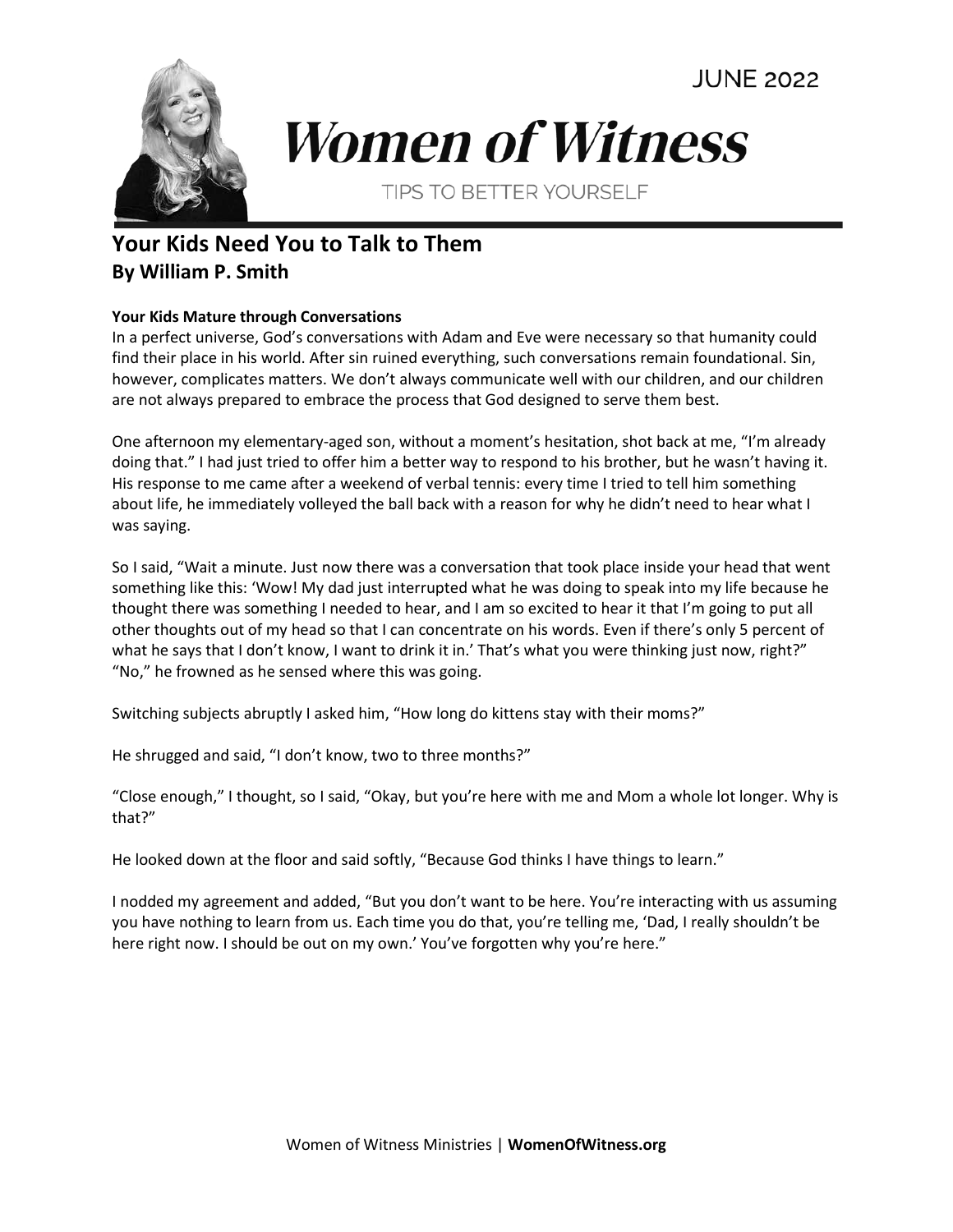**They Need Your Help to Grow.** Even when he forgets, I have to remember. By God's intent, we enter life knowing nothing, then are slowly brought to understand our world and our place within it through the very ordinary medium of people talking to us. With their help, over time, we mature into contributing, responsible members of society who in turn can support and nurture others. Oddly enough God entrusts our development to people who once were more ignorant than they are now, which in my son's case means me for the foreseeable future.

That process is so commonplace that it is often used to drive the narrative arc of popular literature. A novice—the children of Narnia, the Hobbits of Middle Earth, Harry Potter, Bella the vampire—is plunged into a world that is so unfamiliar that she finds herself floundering in it, not knowing how to respond. Dangers lurk, and her future happiness hangs in the balance with each decision. Then slowly she learns how to navigate and master her new experience because other people talk to her.

They tell her stories that give the world depth and feeling. They instruct her. They correct her. They give her new lenses through which she can see the world and herself more clearly while catching a glimpse of what she and the future might be. She grows impassioned and tries living out what she's been taught. She grows up into more than she ever hoped she could be, all through the ordinariness of talk.

Such coming-of-age stories touch us in part by drawing on the way God has structured his world. We see ourselves in them. We develop our understandings of the world and our place in it by learning from those who already know its ins and outs. At birth we are all novices encountering an alien world that we learn piecemeal, one conversation at a time.

**We Never Outgrow Our Need for Transformational Conversations.** The book of Proverbs is dedicated to this notion that living well within God's world requires conversation. It takes the form of a father personally addressing his son, passionately pleading with him to gain wisdom and understanding (Prov. 1:8–9). If the son listens, then the father promises that he will escape being a fool and won't ruin his life (Prov. 1:32–33). That transformation from fool to wise man takes place as one person talks to another about who God is and how he affects all of life.

As you read, however, you realize this isn't simply a book for children, despite addressing "my son" multiple times, because a wise person develops a taste for transforming conversations that continue his entire lifetime. He surrounds himself with a steady rhythmic beat of God-oriented conversations. He welcomes people who will talk to him about himself and about his life and how every part of life relates to God (e.g., Prov. 1:5; 12:5; 15:22).

More than that, he commits himself not simply to hearing from others, but to joining the discussion, speaking to others who want to hear so that their lives will be enriched (e.g., Prov. 12:18; 15:7; 16:23). The book of Proverbs pictures the person who grows wise as someone who swims in a sea of words without drowning.

It's worth noting that even after Jesus pours out his Holy Spirit on his people, he remains committed to maturing his people, in part, through their conversations with each other (e.g., Rom. 15:14; Eph. 5:18– 20; Col. 3:16; 1 Thess. 5:14; 2 Tim. 2:2, 24–26; 4:2; Titus 1:9; Heb. 3:13). He expects you to participate in an ongoing, never-ending conversation with his people that links Christ and faith in him to life, because every one of God's people shares in his ministry of words (1 Pet. 4:10–11).